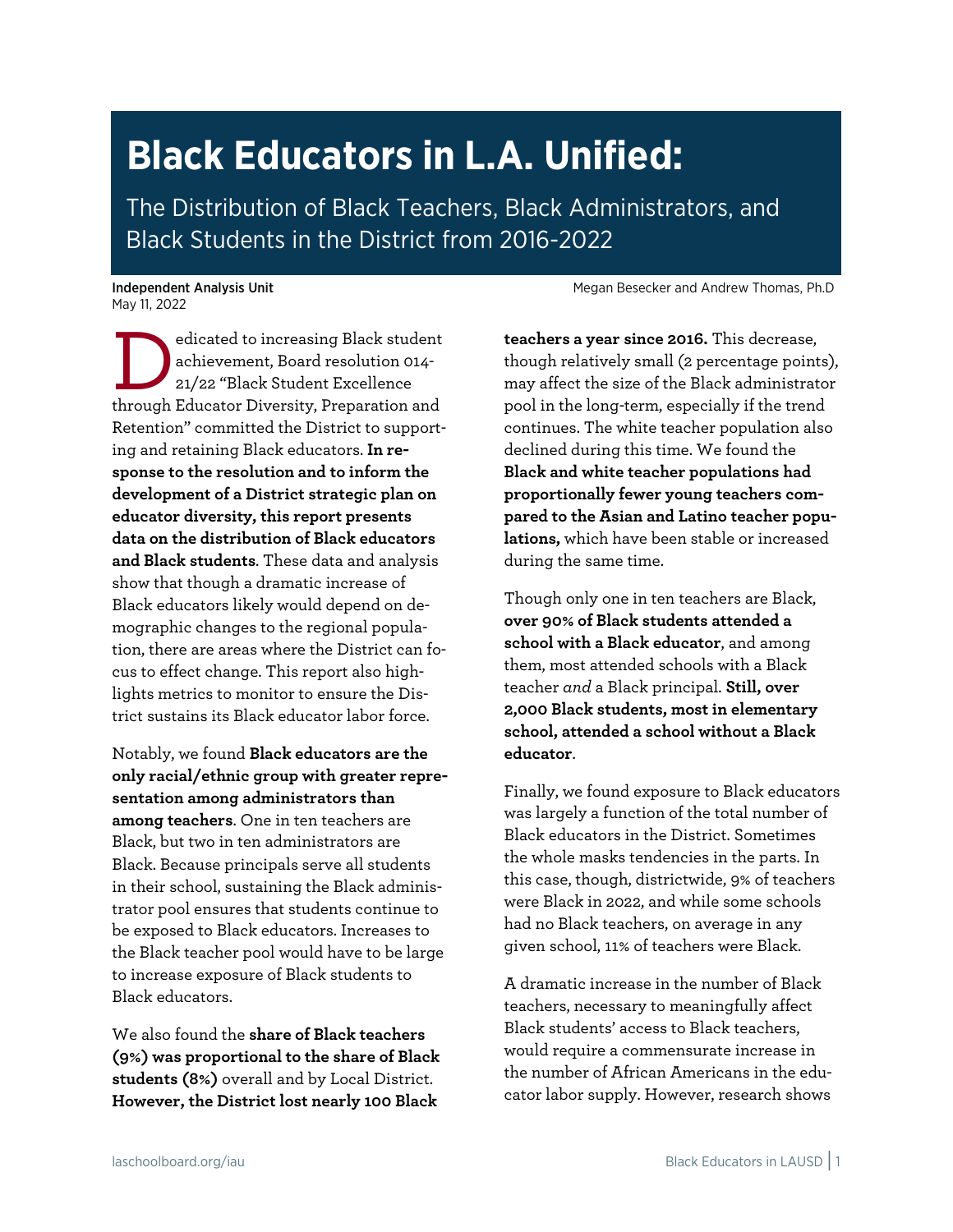teachers are likely to work in communities where they grew up, [1](#page-8-0) and, as it stands, the supply of Black teachers in Los Angeles roughly reflects the share of African Americans in the regional population. Still, the data presented in this report suggest areas the District could target, including:

- the overall number and distribution of Black elementary school teachers
- professional support (e.g., professional communities) for Black educators working in schools with few Black teachers
- the number of early career and younger Black teachers entering the District
- Black administrator retention/sustaining the current size of the Black administrator pool

In the sections below, we present data on the following topics:

- 1. The racial/ethnic composition of educators in the District, county, and state
- 2. The racial/ethnic composition of educators over time
- 3. Where Black educators work and where Black students go to school

# **ABOUT THE DATA**

The primary data source for this report was the District's Human Resources database, SAP. Data on all certificated staff were pulled each year from 2016-2022. [2](#page-8-1) The sample includes all certificated active employees and excludes those on leave of absence (detached service), substitutes, and returned retirees. Employees were categorized into three groups based on their jobs, teachers (all levels, i.e., including adult and early childhood), school administrators, and District administrators, each with two types. These categories, some broader than those used in publicly available staff demographic tables,<sup>[3](#page-8-2)</sup> represent different levels of seniority. For a detailed list of positions, see the Appendix.

| Group                               | <b>Position Types</b>                                                                         |
|-------------------------------------|-----------------------------------------------------------------------------------------------|
| <b>Teachers</b>                     | • Teachers (all levels)<br>• Teacher leaders (instructional<br>coaches, teacher advisers)     |
| School admin-<br><b>istrators</b>   | • Assistant principals<br>• Principals                                                        |
| District admin-<br><b>istrators</b> | • School support administrators<br>· District leaders (e.g., superinten-<br>dents, directors) |

Staff racial/ethnic information are self-reported and collected in SAP. All staff identifying as Hispanic or Latino were categorized as Latino, so, all other races represent non-Hispanic/Latino of that race (i.e., Black signifies non-Hispanic Black). Non-Hispanic/Latino staff who identified as more than one races were identified as two or more races. To focus on the representation of Black educators, staff who identified as American Indian or Alaskan Native, Filipino, Pacific Islander, two or more races and unknown races—less than 5% of educators each year—were grouped as "All other races" throughout this report.

To compare staff demographics between the District and all other districts in Los Angeles County and California, state level data from 2016-2018 (the most recent year of data) was obtained from the California Department of Education's (CDE) DataQuest. [4](#page-8-3) The CDE staff demographic data provides full-timeequivalent (FTE) percentages for teachers and administrators. Direct comparisons between District and CDE data are limited because data used for L.A. Unified analysis does not use FTEs and the categories for administrators may not match those reported in the CDE data.

Finally, student demographic and school enrollment data were downloaded from the Dis-trict's ad-hoc reporting tool, Focus.<sup>[5](#page-8-4)</sup> Staff and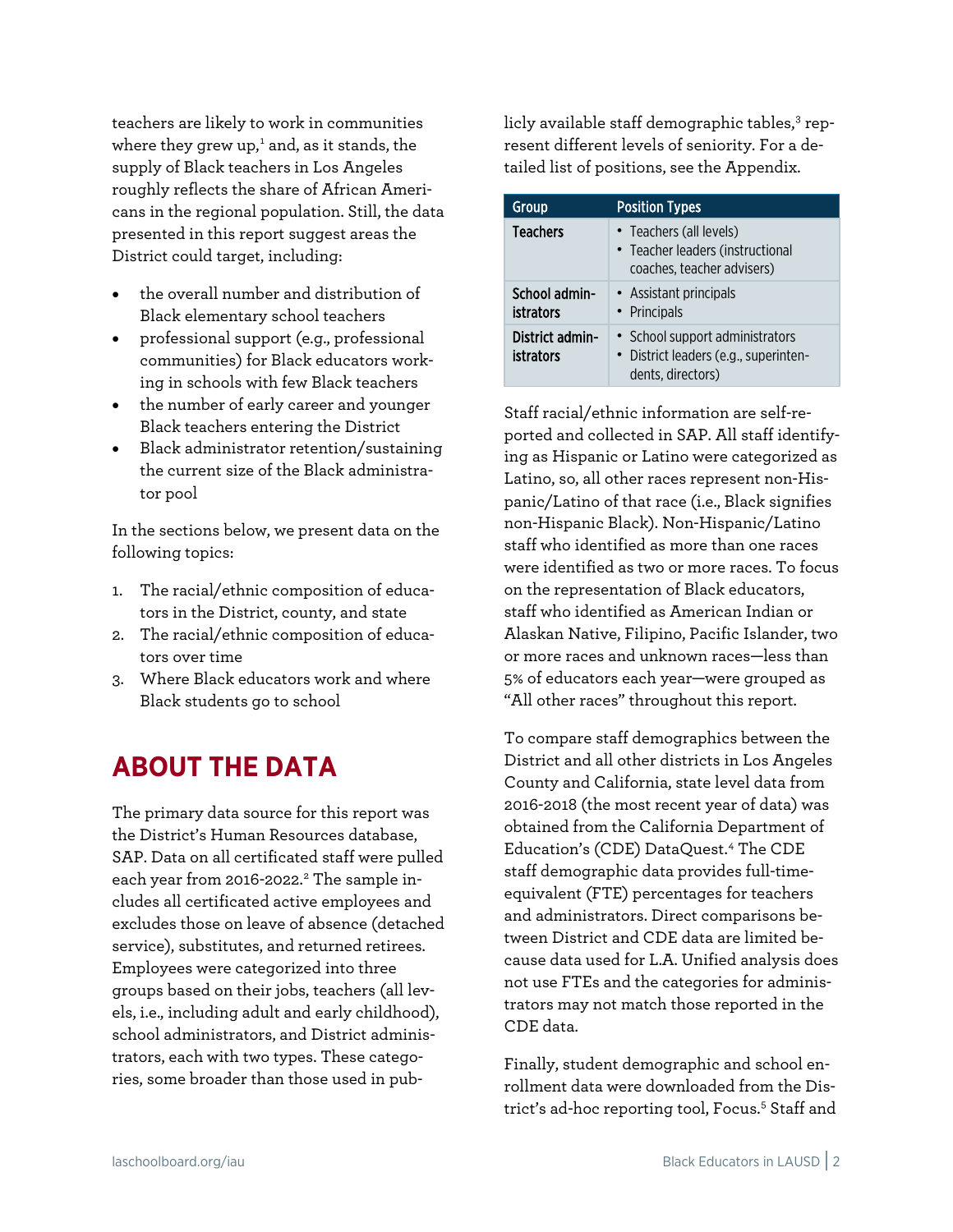students were linked to schools via the school's location code to control for various programmatic and school organizational models. [6](#page-8-5) This approximation may mask some important differences between different school types. For simplicity, we refer to these locations as "schools."

### **THE DISTRIBUTION OF BLACK EDUCATORS AND STUDENTS IN L.A. UNIFIED**

### **In L.A. Unified, one in five administrators and one in ten teachers are Black—higher ratios than the rest of the county and the state.**

#### *In L.A. Unified, administrators are twice as likely as teachers to be Black.*

The pool of District and school administrators—taken together—has nearly twice as many Black employees, percentagewise, as the teacher pool. In 2022, about one in five district and school administrators were Black [\(Figure 1\)](#page-2-0); in comparison, less than one in ten teachers were Black.

This pattern of occupying a higher share of administrator positions than teacher positions was unique to Black employees. Latino, white, and Asian employees had roughly equal representation across all positions, or their representation among teachers exceeded their representation among administrators (i.e., school administrators and district administrators combined). For example, in 2022, a District leader was just as likely to be white (23%) or Black (23%), but a teacher was three times more likely to be white (31%) than Black (9%).

#### *Larger shares of teachers and administrators were Black in L.A. Unified than in L.A. County or California.*

In 2018, the most recent year of state-level data, the share of Black administrators was double the share of Black teachers in the District, County, and the state [\(Figure 2\)](#page-3-0). Compared to all other districts in L.A. County and California, though, L.A. Unified had larger shares of Black and Latino teachers. One in



<span id="page-2-0"></span>*Figure 1.* District Educators by Position and Race/Ethnicity, 2022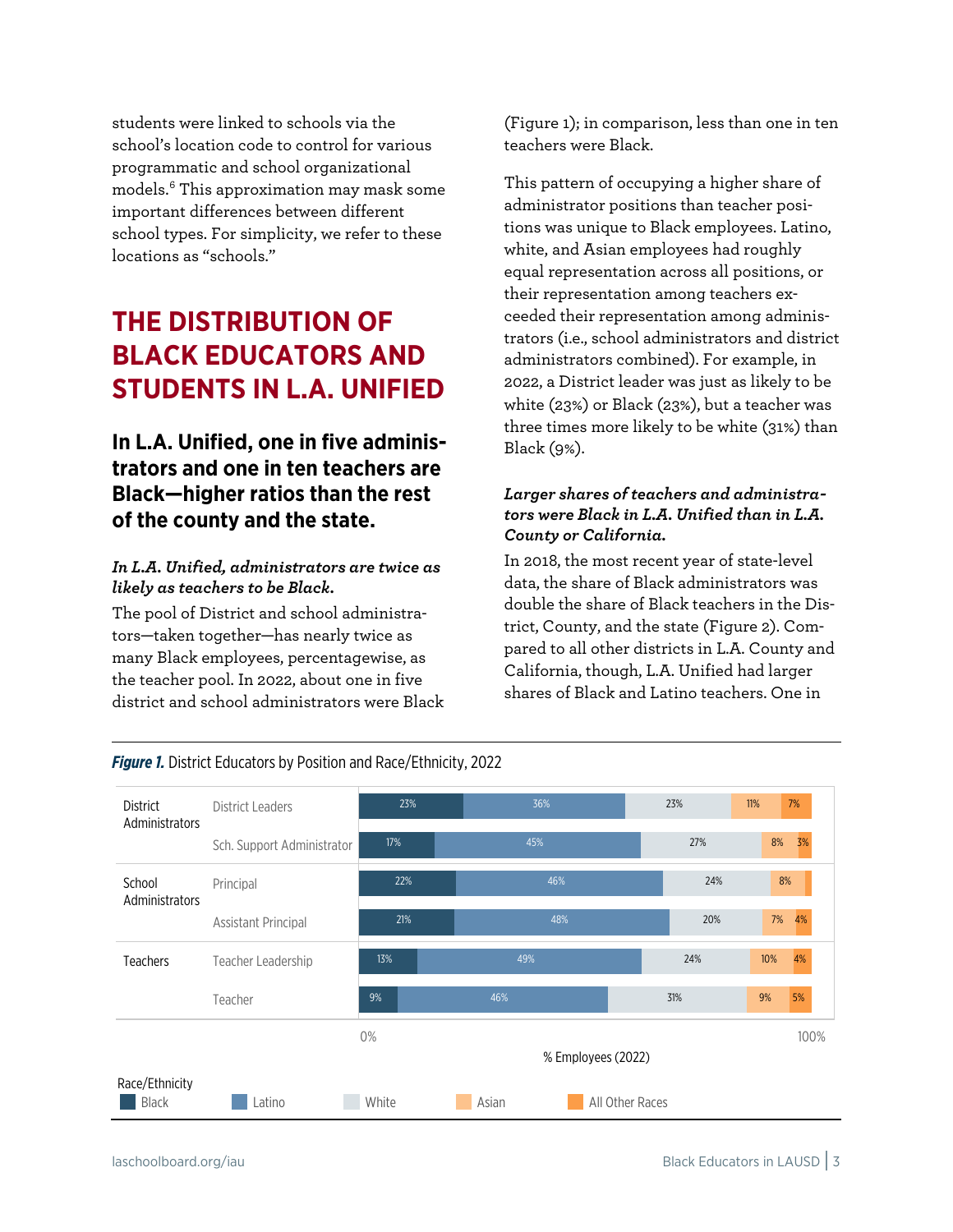<span id="page-3-0"></span>*Figure 2.* Full-Time Equivalent (FTE) Teachers and Administrators in the District, County and State by Race/Ethnicity (2018)



ten teachers and nearly one in five (18%) administrators were Black in L.A. Unified, more than double the ratios statewide and 1.5 times the ratio in all other districts in the county. Moreover, three out of five Black teachers in California work in Los Angeles County, and within the County, over half work in L.A. Unified.[7](#page-8-6)

*Insight 1:* Black educators become administrators at a higher rate than their peers. This is positive finding from an equity lens and is consistent countywide and statewide. Although there are fewer school leaders and District leaders than teachers, because a school leader serves all students in a school, there are more students in the District with a Black principal than a Black teacher.

*Insight 2:* The data also suggest L.A. Unified may be a more attractive employer or has more successfully recruited Black educators than other districts in the county. It may also be the case that the share of Black educators in the District simply reflects the Black population in the District's boundaries. [8](#page-8-1) If the share of Black educators were to drop below the share of the Black population in the District's boundaries, this could be a matter of concern.

### **Though shares of most categories of Black educators have remained stable, the number of Black**  *teachers* **has decreased by 100 per year since 2016.**

The share of Black certificated employees remained stable between 2016 and 2022, though the share of Black teachers decreased 2 percentage points [\(Figure 3\)](#page-4-0). This decrease amounted to a decline of 100 Black teachers per year, or 700 Black teachers since 2016.[9](#page-8-3) (While the share of District leaders also decreased by 2 percentage points, this equated to a decline in 5 Black employees; there are fewer than 100 District leaders each year). Over the same period, the share of white teachers decreased by 6 percentage points, which equated to a reduction of ~300 teachers per year.

Black and white teachers were the only racial groups declining in overall numbers. We also found Black and white teachers were older, on average, than their Latino and Asian peers. Half of all Latino and Asian teachers were under the age of 45, whereas only 28% of Black teachers and 35% of white teachers were under the age of 45.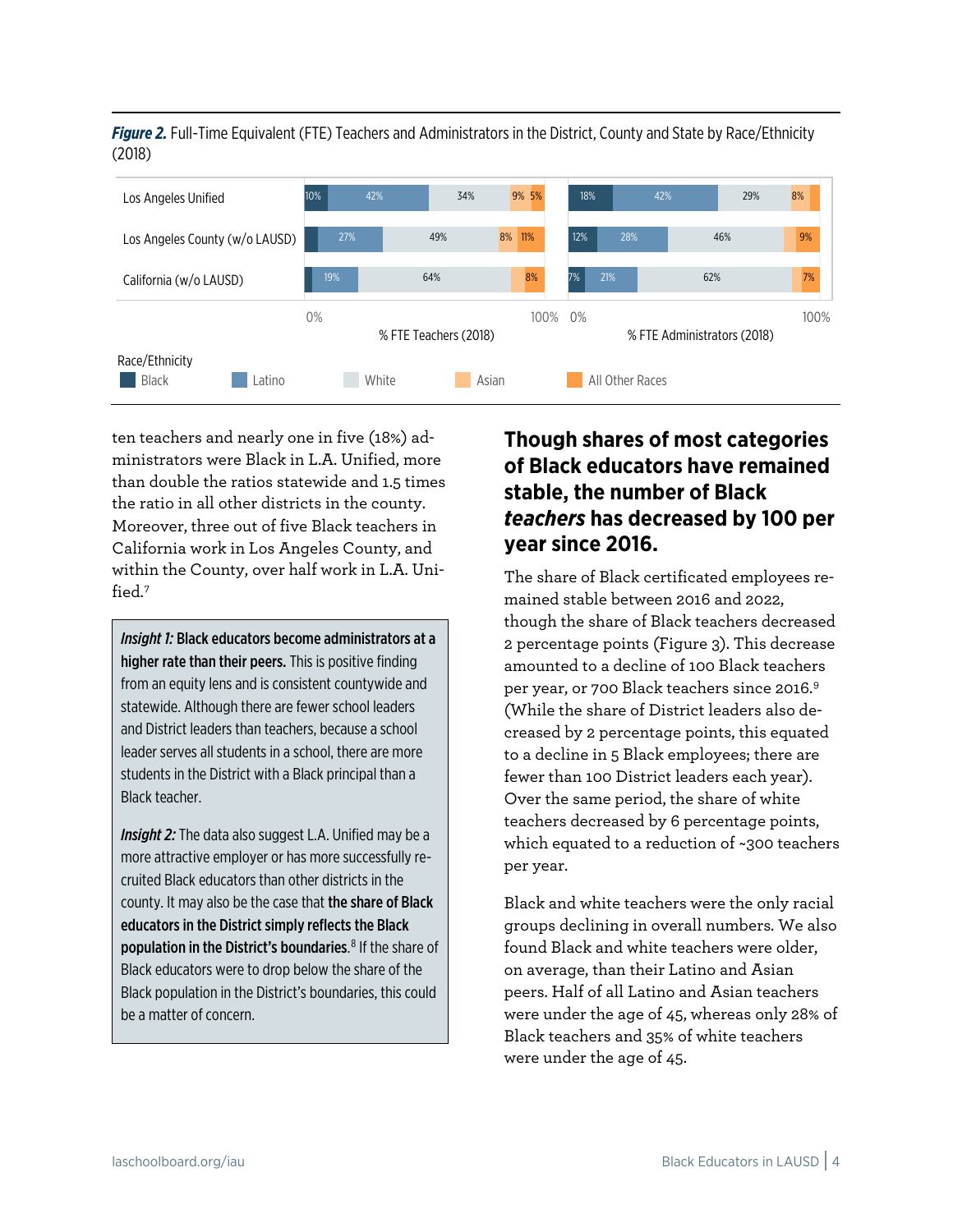

<span id="page-4-0"></span>*Figure 3.* District Educators by Position and Race/Ethnicity, 2016-2022

a Certificated Demographics Tables, Los Angeles Unified Personnel Research & Analysis[. https://ca01000043.schoolwires.net/Page/1453](https://ca01000043.schoolwires.net/Page/1453) <sup>b</sup> Los Angeles Unified Fingertip Facts 2021-2022[. https://achieve.lausd.net/Page/362](https://achieve.lausd.net/Page/362)

**Insight 3:** The future talent pool for school and District leadership positions comes from teachers. The number of Black administrators has remained constant over the period of this analysis, but a shrinking population of Black teachers may affect the number of Black administrators in the years and decades to come.

*Insight 4:* Further, because there are fewer young Black teachers compared to the Latino and Asian groups of teachers—which have stable or increasing teacher populations—younger Black teachers may not be replacing Black teacher retirees. If this trend were to continue, the decline in the share of Black teachers may accelerate. The same could be true for white teachers, which suggests some of the decline may reflect demographic shifts in the local population.

### **Most Black students attend schools with Black educators.**

#### *Eight in ten Black students, Black teachers and Black principals are in Local Districts South, West, and Central.*

Across all Local Districts, West, South, and Central had the largest shares of Black students, teachers, and school administrators (principals and assistant principals) [\(Figure](#page-5-0)  [4\)](#page-5-0). These local districts were also where most Black students (84%), most Black teachers (83%), and most Black school administrators (80%) go to school or work.

As in the District overall, in each local district, the share of Black teachers was equal to or exceeded the share of Black students. Also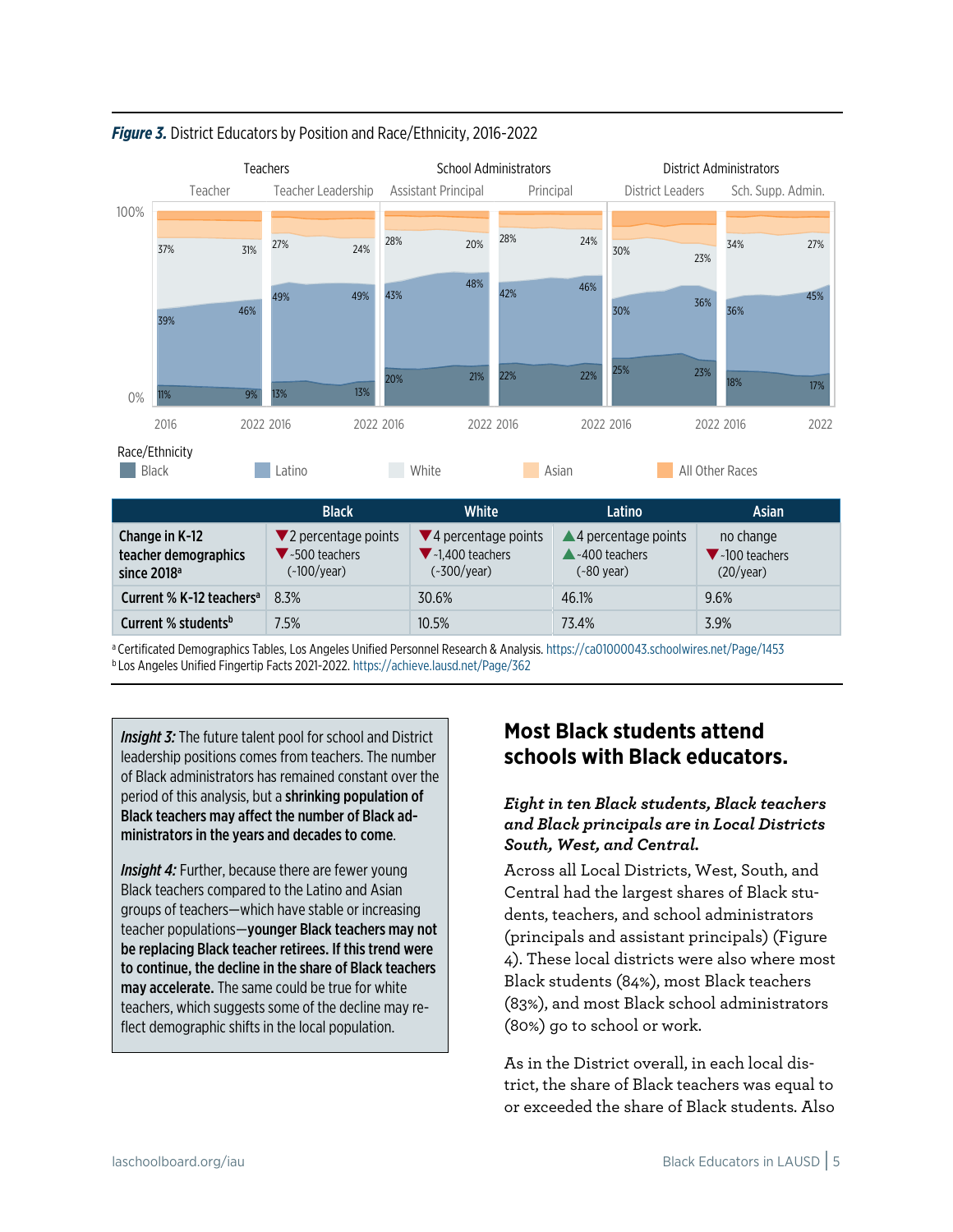|              |                                          | Black   | White<br>Latino |         | Asian           | All Other Races |
|--------------|------------------------------------------|---------|-----------------|---------|-----------------|-----------------|
| W            | Students                                 | 19%     | 52%             | 16%     | 5%              | 8%              |
|              | Teachers                                 | 21%     | 28%             | 35%     | 10%             | 5%              |
|              | School Administrators                    | 46%     | 22%             | 23%     | 9%              | 1%              |
| $\mathsf{S}$ | Students                                 | 14%     | 74%             | 3%      | 2%              | 7%              |
|              | Teachers                                 | 15%     | 45%             | 24%     | 9%              | 6%              |
|              | <b>School Administrators</b>             | 37%     | 38%             | 16%     | 6%              | 3%              |
| $\mathsf C$  | Students                                 | 4%      | 82%<br>5%       |         | 3%              | 5%              |
|              | Teachers                                 | $7%$    | 54%             | 21%     | 12%             | 6%              |
|              | School Administrators                    | 17%     | 53%             | 17%     | 10%             | 4%              |
| <b>NW</b>    | Students                                 | $3%$    | 61%             | 20%     | 7%              | $9\%$           |
|              | Teachers                                 | $4\%$   | 35%             | 48%     | 9%              | 4%              |
|              | School Administrators                    | 9%      | 37%             | 39%     | 13%             | 1%              |
| <b>NE</b>    | Students                                 | 2%      | 77%             | 14%     | 3%              | $4\%$           |
|              | Teachers                                 | 4%      | 46%             | 39%     | 7%              | 4%              |
|              | School Administrators                    | $7\%$   | 55%             | 31%     | 5%              | 2%              |
| $\mathsf E$  | Students                                 | $1\%$   | 96%             | 2%      | $1\%$           | $1\%$           |
|              | Teachers                                 | 3%      | 75%             | 12%     | $8%$            | $3%$            |
|              | School Administrators                    | $5%$    | 80%             | 8%      | 5%              | 2%              |
|              |                                          | % Group | % Group         | % Group | % Group         | % Group         |
|              | Race/Ethnicity<br>Latino<br><b>Black</b> | White   | Asian           |         | All Other Races |                 |

#### <span id="page-5-0"></span>*Figure 4.* Students, Teachers, and School Administrators by Race/Ethnicity and Local District, 2022

| <b>Population</b>       | W   | S   |     | <b>NW</b> | <b>Other</b> |
|-------------------------|-----|-----|-----|-----------|--------------|
| <b>Black students</b>   | 40% | 35% | 10% | 8%        | 8%           |
| <b>Black teachers</b>   | 34% | 33% | 16% | 7%        | 10%          |
| <b>Black principals</b> | 35% | 31% | 14% | 7%        | 13%          |

following the districtwide pattern, in each local district, the pool of District and school administrators—taken together—had two to three times as many Black employees, percentagewise, as the teacher pool. For example, in 2022, nearly half of principals (46%)

were Black, more than double the ratio of Black students and teachers; one in five students and teachers in Local District West were Black.

#### *Over 90% of Black students attend a school with a Black teacher, Black principal, or both – though this varies by school level.*

In total, across school types, over nine in ten Black students attended a school with a Black educator, though these schools only comprise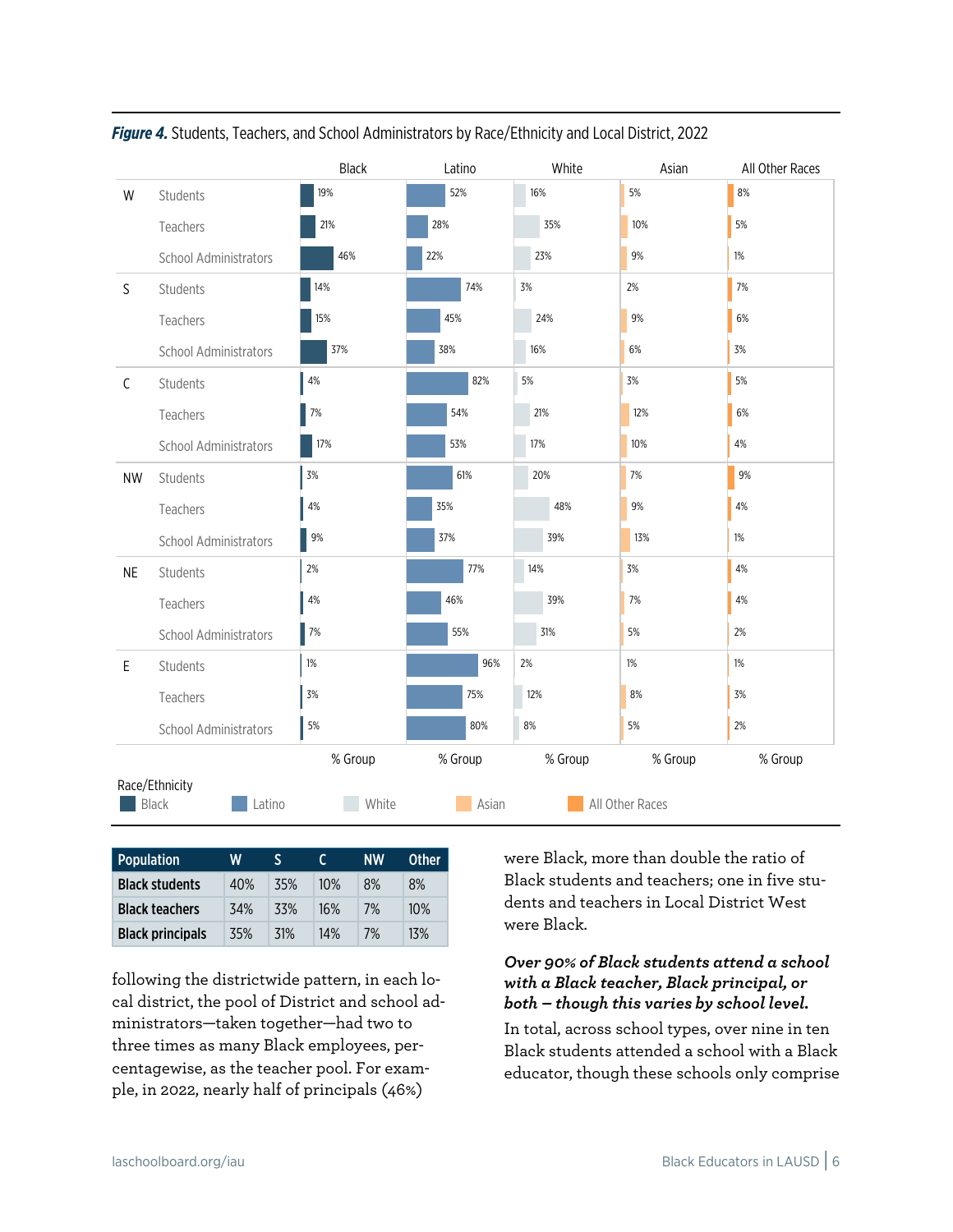

<span id="page-6-0"></span>

*Note:* Here, principal includes principals and assistant principals. Early education includes Early Education Centers and State Preschools. Other includes Central Office, Community Day School, Continuation High School, Non-Public Schools, Opportunity Schools/units, and Special Education. Only schools with Black students are shown, so the total percent of schools does not add up to 100%. Not shown are schools with no Black student(s) or Black educator(s) (4% of all schools), schools with Black principal(s) only (1%), and schools with Black teacher(s) only (2%).

approximately two thirds of all schools [\(Fig](#page-6-0)[ure 5\)](#page-6-0). Most Black students (67%) attended a school with at least one Black teacher and at least one Black principal (or assistant principal). An additional 26% attend a school with at least one Black teacher (25%) or at least one Black principal (1%). As shown in [Figure](#page-6-0)  [5,](#page-6-0) shares of Black students attending a school with a Black teacher and a Black principal were highest in early education centers and secondary schools.

However, more than 2,000 Black students (7% of all Black students) were enrolled in schools that did not have a Black teacher or principal on staff. Most of these students (~1,900) were enrolled in one of 183 elementary schools.

#### *Data drill-down: Investigating the 183 elementary schools where Black students were enrolled but had no Black educators on staff*

- 15 of these schools served 30 or more Black students, including Lomita Elementary Magnet, which served close to 100 Black students.
- Of the 164 remaining elementary schools, half served 5 or fewer Black students, and the other half served between 5 and 30 Black students.

The confluence of Black students and teachers reflects that fact that the geographic distribution of educators largely reflect the geographic distribution of Black families and employees in the District's boundaries. Research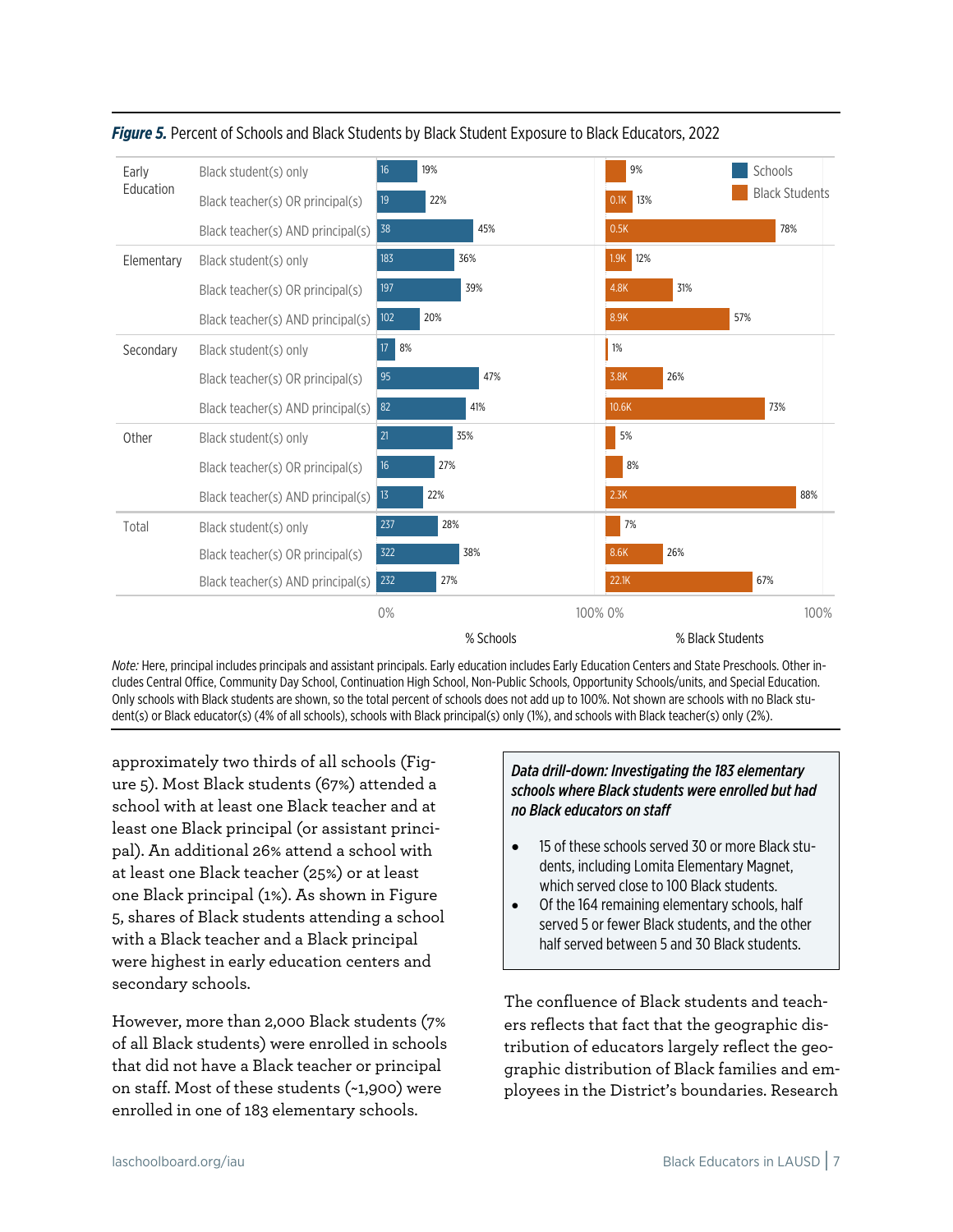has shown that nationwide, teachers typically work in schools in close proximities to the communities in which they grew up.[10](#page-8-7)

Though there were some schools with large shares of Black teachers, most schools had Black teacher representation at rates between 0 and 10%, a pattern also observed among Asian teachers, who have similar representation districtwide. In the schools where 93% of Black students are concentrated, Black teacher representation averaged 15%.

#### *Data drill-down: Comparing Black and Asian teacher representation across District schools:*

- Districtwide, about one in ten teachers were Black and one in ten teachers were Asian
- Only one third of all schools had larger ratios of Black and Asian teachers than the District average. There were 46 schools (5%) where more than half the teachers were Black. There were only 8 schools (<1% of all schools) where more than half the teachers were Asian.
- More than one third of schools had no Black teachers, while a quarter of schools had no Asian teachers.

*Insight 5:* The more teachers from each race/ethnic group there are at a school, the more likely it is that students at that school will learn from those teachers. Thus, the confluence of Black students and teachers increases the exposure of most Black students in the District to a Black educator. Conversely, although many Black students and educators are concentrated in certain areas, a non-trivial number of students and teachers are racially isolated. Reducing this isolation at select schools with substantial Black students and low numbers of Black educators could be a pragmatic area for strategic focus. However, increasing the number of Black teachers at any given school is challenging given that fact that only approximately 10% of teachers are Black.

# **CONCLUSION**

Because the proportion of educators who are Black corresponds to the students who are Black in the District and reflects the Black population—and probably the labor supply in the county, the options for dramatically increasing the Black share of educators in the District are limited. The analysis presented in this report, however, provides key insights into how the District can effect change on the margins.

- 1. Knowing that, of the 7% of Black students who attend schools without Black educators, most are in elementary schools, the District can focus on increasing the number of Black educators in elementary schools and monitoring their distribution (i.e., in elementary schools with the highest numbers of Black students).
- 2. Knowing that the relatively low number of Black teachers means that many are in schools by themselves, and that the number of Black teachers decreases every year, the District can focus on how to support and retain existing Black teachers.
- 3. Knowing that a relatively low proportion of Black teachers are on the younger side, and that the number of Black teachers decreases every year, the District can focus on recruiting and retaining early-career Black teachers.
- 4. Knowing that Black educators comprise more than 20% of the administrator pool, that the relatively large share of administrators who are Black can affect many students, the District can monitor this rate, monitor Black administrator retention, learn about existing programs that support Black teacher promotion to administrative positions, and continue to support and fund these programs.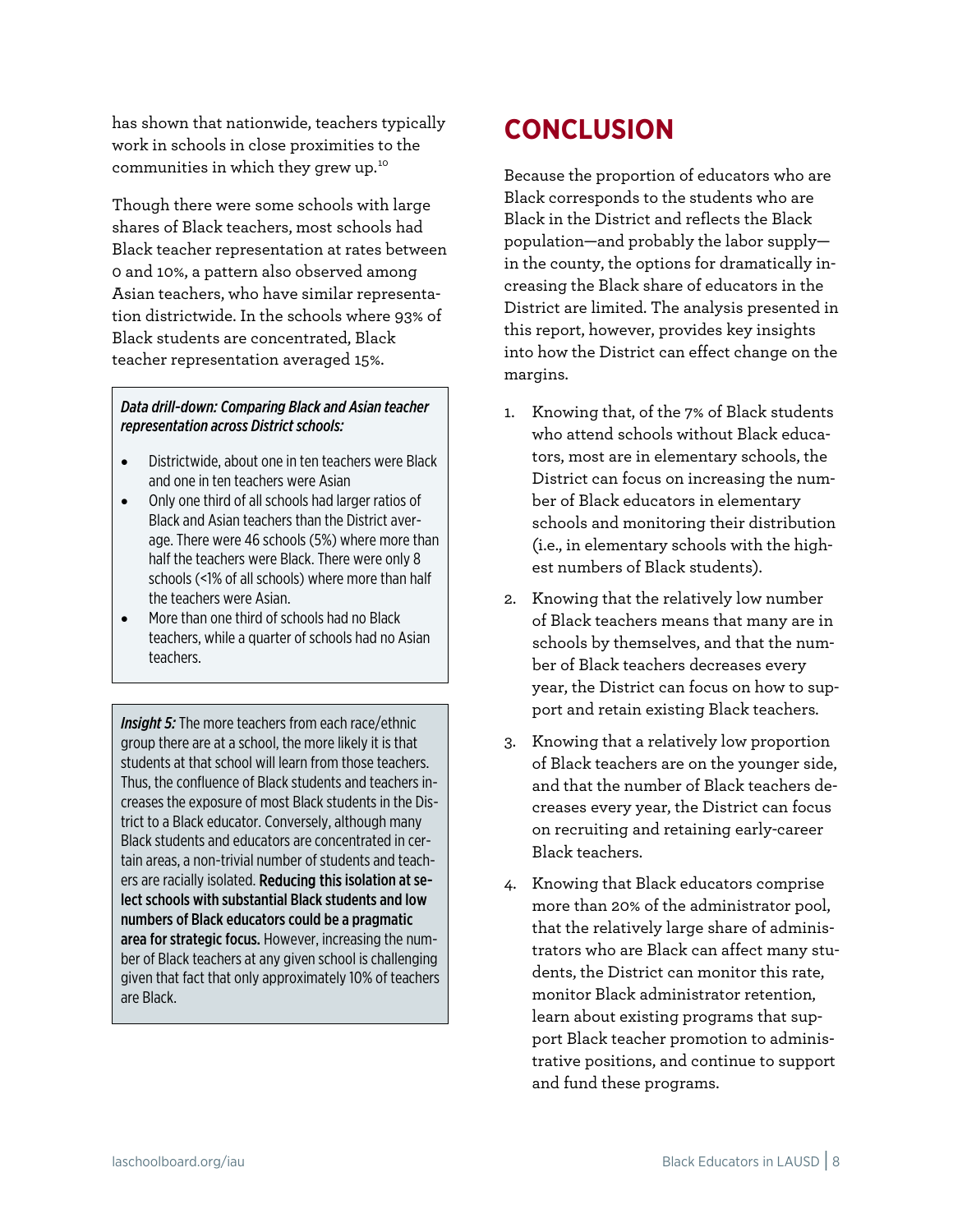### **NOTES**

<span id="page-8-6"></span><span id="page-8-0"></span><sup>1</sup> Reininger, M. (2012). Hometown disadvantage? It depends on where you're from: Teachers' location preferences and the implications for staffing schools. *Educational Evaluation and Policy Analysis*, *34*(2), 127–145. <sup>2</sup> We used Census Day as the date of reference, which differs from District reports that use Norm Day. 3 The Human Resources Division of Personnel Research

<span id="page-8-2"></span><span id="page-8-1"></span>& Analysis publishes certificated staff demographics every year, available here[: https://ca01000043.school](https://ca01000043.schoolwires.net/Page/1453)[wires.net/Page/1453](https://ca01000043.schoolwires.net/Page/1453)

<span id="page-8-3"></span><sup>4</sup> <https://www.cde.ca.gov/ds/ad/staffdemo.asp>

<span id="page-8-4"></span><sup>5</sup> All files were downloaded and processed by the Inde-<br>pendent Analysis Unit.

<span id="page-8-7"></span><span id="page-8-5"></span> $6$  Students were matched to school locations via their program location code for their enrollment. Educators were matched to school locations via their cost center and linking their cost center to the school's location code for that cost center.

<sup>7</sup> Author calculation using CDE data.

<sup>8</sup> In L.A. County, 8.1% of the population is Black. In L.A. City, 8.3% of the population is Black. Source: U.S. Census Bureau, 2019 American Community Survey 1-Year Estimates [\(https://data.census.gov/cedsci/ta](https://data.census.gov/cedsci/table?q=B03002&g=0500000US06037_1600000US0644000&tid=ACSDT1Y2019.B03002)[ble?q=B03002&g=0500000US06037\\_1600000US064400](https://data.census.gov/cedsci/table?q=B03002&g=0500000US06037_1600000US0644000&tid=ACSDT1Y2019.B03002)

0&tid=ACSDT1Y2019.B03002<mark>)</mark><br>9 The number of Black K-12 teachers decreased by 500 since 2018, the most recent year of publicly available District tables on Certificated Employee Demographics. Source:<https://ca01000043.schoolwires.net/Page/1453> <sup>10</sup> Reininger. (2012). Hometown disadvantage?